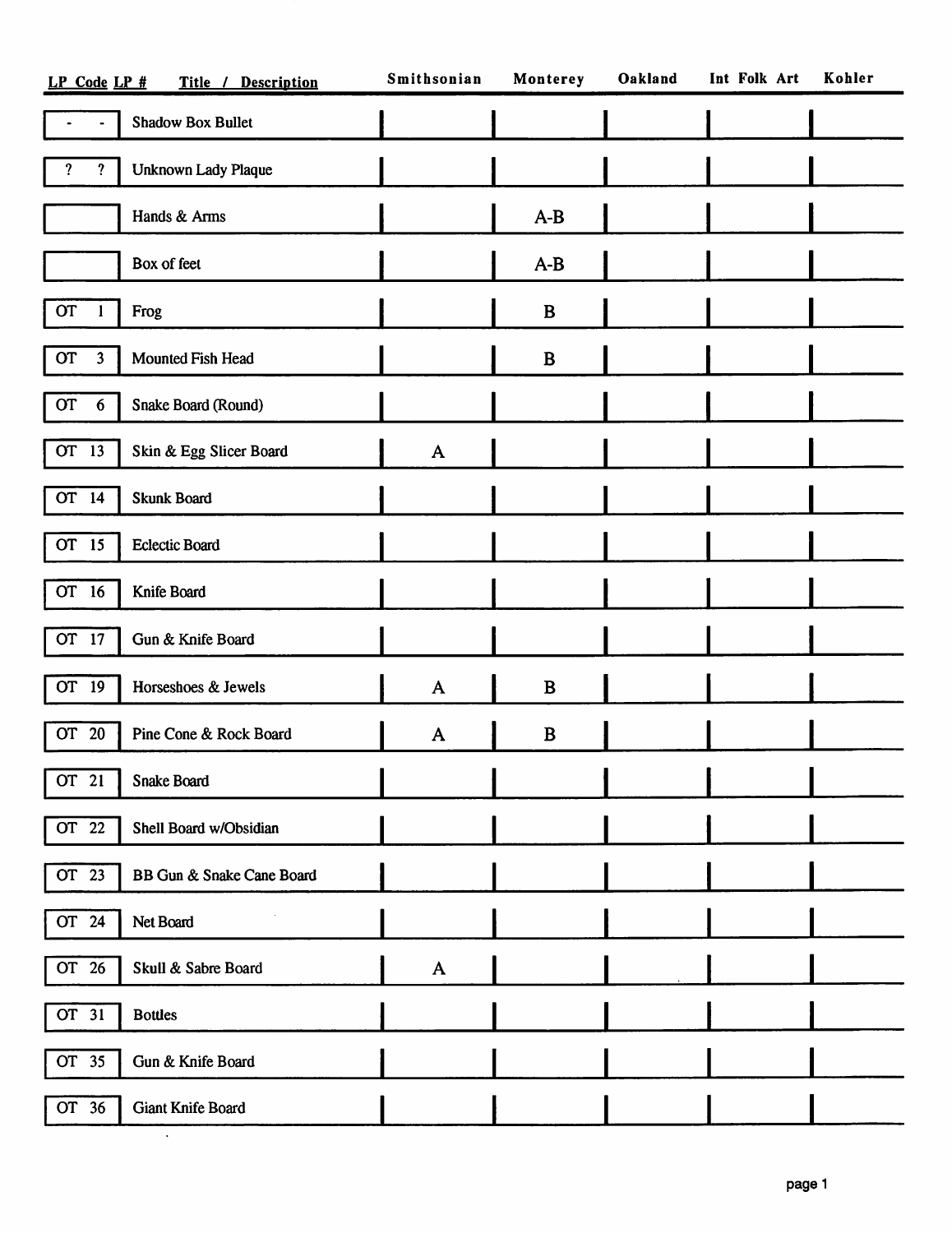| Title / Description<br>LP Code LP #                                | Smithsonian    | Monterey     | Oakland | Int Folk Art | Kohler |
|--------------------------------------------------------------------|----------------|--------------|---------|--------------|--------|
| OT 36<br>Gun & Knife Board                                         |                |              |         |              |        |
| <b>OT</b><br>39<br>Gun & Knife Board on Heavy Plank                |                |              |         |              |        |
| OT 43<br><b>Bear Board</b>                                         |                |              |         |              |        |
| Knife & Gun Board<br>OT 46                                         |                |              |         |              |        |
| OT 47<br>Knife & Gun Board                                         |                |              |         |              |        |
| OT 49<br>Trapper John w/Wire Cage                                  |                |              |         |              |        |
| OT 51<br>Memory Board & Horse Shoes &                              | $\mathbf{A}$   | A            |         |              |        |
| <b>OT</b><br>53<br>Gun & Holster Board                             |                |              |         |              |        |
| OT 54<br>Gun & Sword Board                                         | A              | B            |         |              |        |
| OT 59<br>Photo Frame w/Guns                                        |                |              |         |              |        |
| OT 60                                                              |                | B            |         |              |        |
| S<br>Life Sculpture Plaques - "Lorraine"<br>1                      |                |              |         |              |        |
| S<br>$\boldsymbol{2}$<br>Life Sculpture Plaques - "Clifford"       |                |              |         |              |        |
| S<br>3<br>Life Sculpture Plaques - "Louise"                        |                |              |         |              |        |
| Life Sculpture Plaques - "Rosemarie"<br>S<br>4                     | $\blacksquare$ |              |         |              |        |
| Life Mask Plaques - "Marianne Ehn"<br>${\bf S}$<br>$5\phantom{.0}$ |                |              |         |              |        |
| S<br>Life Mask Plaques - " Connie<br>$\boldsymbol{6}$              |                |              |         |              |        |
| S<br>Life Sculpture Plaques - Uncle Oscar<br>8                     |                |              |         |              |        |
| S<br>9<br>Old Trapper as one eyed bandit                           |                | B            |         |              |        |
| S<br>10<br>Life Mask Plaques - "John's Wife"                       |                |              |         |              |        |
| S<br>Carmen Miranda<br>11                                          |                | $\mathbf{A}$ |         |              |        |
| 12<br>S<br>Lorraine w/Braid                                        |                | A            |         |              |        |

 $\mathcal{A}^{\mathcal{A}}$